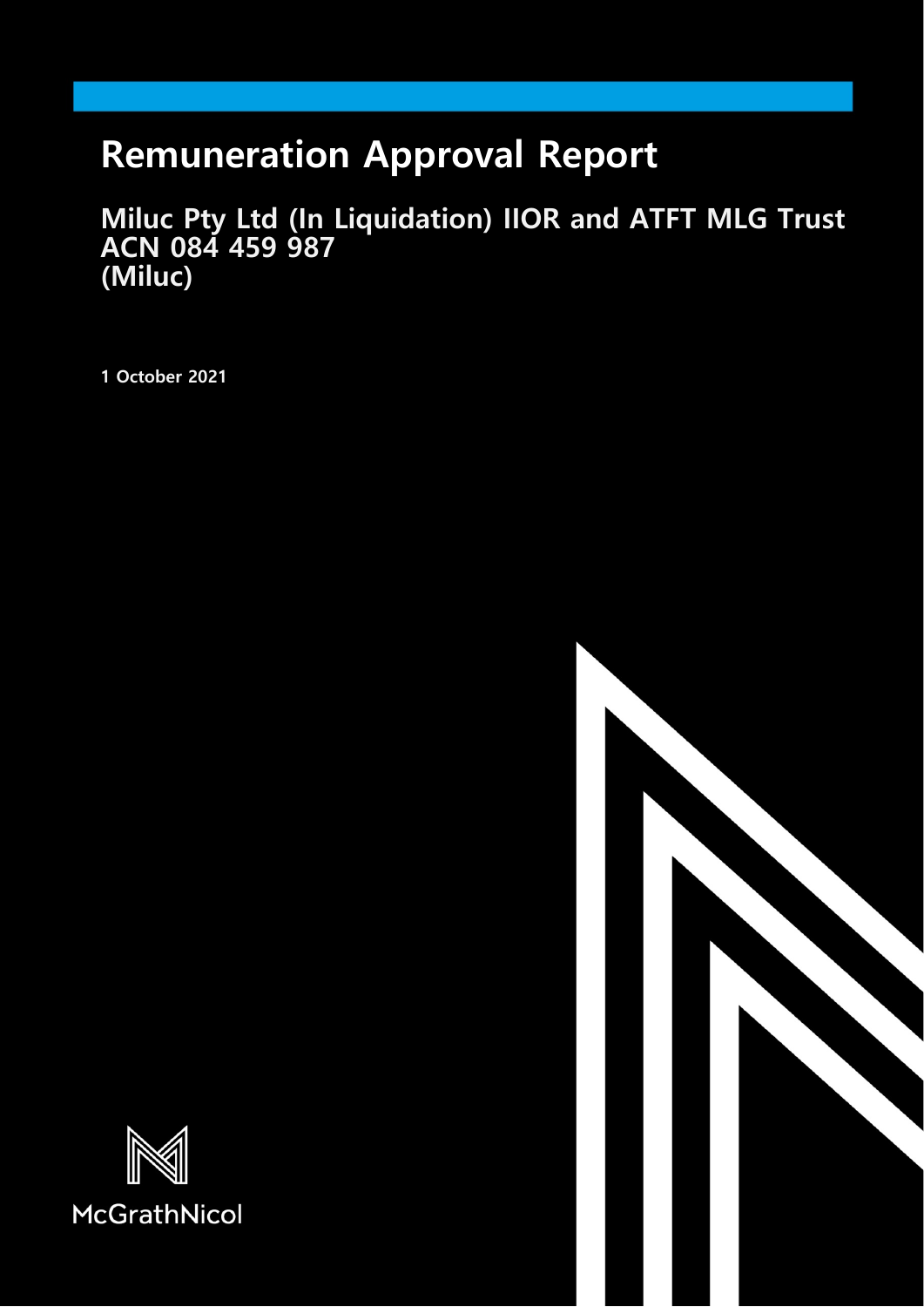This remuneration approval report provides you with information to assist you to make an informed decision regarding the approval of our proposed remuneration for undertaking the liquidation of Miluc.

The report has the following information:

| $\mathcal{P}$  |  |
|----------------|--|
| 3              |  |
| $\overline{A}$ |  |
| 5              |  |
| 6              |  |
|                |  |
|                |  |
|                |  |
|                |  |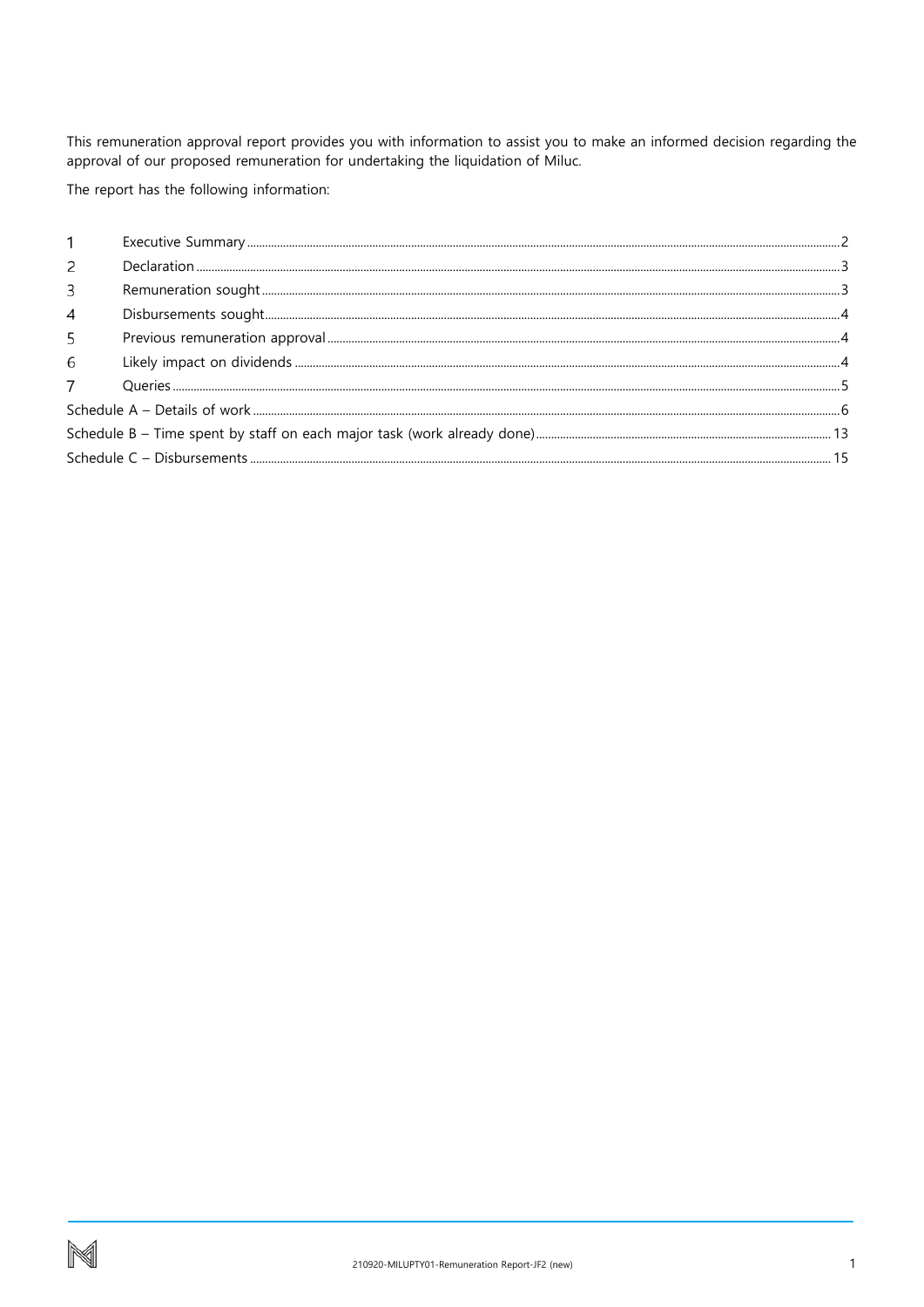#### <span id="page-2-0"></span>**Executive Summary** 1

This remuneration approval report provides creditors with an update on the actual work performed by the Administrators and Liquidators of Miluc and estimated future work which is expected to be required.

Since Miluc's second meeting of creditors that was held on 1 July 2021 (**Second Meeting**), the Liquidators have spent an extensive amount of time:

- liaising and consulting with caveat holders, obtaining documentation from caveat holders and considering the competing security positions of Miluc's properties;
- assessing and dealing with ownership disputes in relation to Miluc's properties;
- liaising with sales and marketing agents to realise Miluc's properties, including reviewing proposals and responding to queries relating to Miluc's properties;
- causing the drafting and lodgement of the originating process supporting the application to Court relating to the method of distribution of funds to caveat holders from the realisation proceeds of Miluc's properties;
- liaising with third parties to further understand the affairs of Miluc and identify additional assets and recovery action, noting the lack of books and records provided post 2017 and the Director's continued failure to engage with the Liquidators; and
- liaising and reporting to ASIC regarding the Director's non-compliance and completing a statutory affidavit regarding same.

In addition, between 23 June 2021 to 1 July 2021, the Administrators spent more time than anticipated (i) dealing with caveats registered against Miluc's properties, (ii) responding to creditor enquires, and (iii) preparing for and attending the Second Meeting.

The above actions have caused the Liquidators to exceed previously approved remuneration of \$35,000 and \$150,000 for respective Administration and Liquidation periods. Accordingly, we are seeking additional remuneration approvals from creditors in respect of the additional work that has already been done and the estimated future work required to be done.

We estimate that the total cost of this liquidation will be between \$500,000 and \$572,273. This has increased from my previous estimate because of work streams detailed above.

We do not anticipate an additional remuneration approval request in this liquidation, assuming:

- the Liquidators are not required to materially engage further regarding ownership disputes in relation to Miluc's properties;
- ASIC do not require the Liquidators to prepare a detailed supplementary report subsequent to lodging the Liquidators' preliminary report pursuant to section 533 of the Act;
- the Director and Former Director co-operate with the Liquidators, reducing reliance on third parties;
- litigation against the Director and Former Director is not required;
- no further assets of Miluc are identified;
- no unforeseen circumstances materialise in relation to the settlement of Miluc's properties; and
- adjudication of creditor claims are not contested or disputed.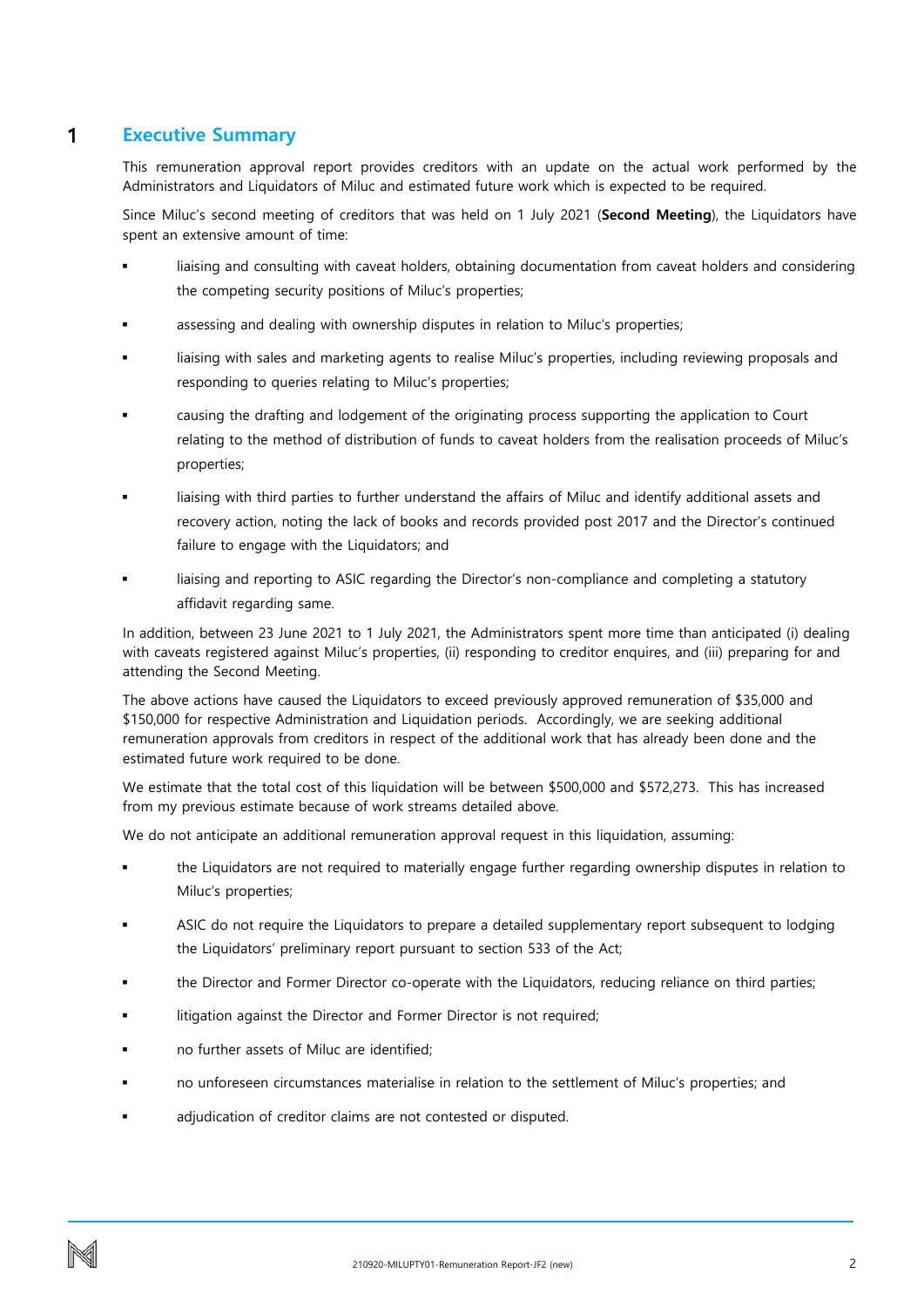#### <span id="page-3-0"></span> $\overline{2}$ **Declaration**

We have undertaken an assessment of this remuneration claim in accordance with the law and applicable professional standards. We are satisfied that the remuneration claimed is necessary and proper.

We have reviewed the work in progress report for the liquidation to ensure that remuneration is only being claimed for necessary and proper work performed and have made write offs relating to:

- team meetings and job checklist reviews;
- document maintenance; and
- rework and staff inefficiencies.

#### <span id="page-3-1"></span>3 **Remuneration sought**

The remuneration we are asking creditors to approve is as follows:

| <b>Remuneration</b><br>for                                   | <b>Period</b>                             | <b>Amount</b><br>(ex GST) | Rates to apply                                                                     | When it will be drawn                     |
|--------------------------------------------------------------|-------------------------------------------|---------------------------|------------------------------------------------------------------------------------|-------------------------------------------|
| Work I have<br>already done -<br>Voluntary<br>Administration | 29 June 2021 to<br>1 July 2021            | \$21,907                  | Provided in my Initial<br>Remuneration Notice sent to<br>creditors on 31 May 2021. | Immediately, when<br>funds are available. |
| Work I have<br>already done -<br>Liquidation                 | 11 August 2021<br>to 24 September<br>2021 | \$123,188                 | Provided in my Initial<br>Remuneration Notice sent to<br>creditors on 31 May 2021. | Immediately, when<br>funds are available. |
| Future work -<br>Liquidation                                 | 25 September<br>2021 to<br>finalisation   | \$100,000                 | Refer to Schedule A.                                                               | Monthly, when funds<br>are available.     |
| Total                                                        |                                           | \$245,095                 |                                                                                    |                                           |

Details of the work already done and future work that we intend to do are included at Schedule A.

Actual work required to be done in relation to the estimate of work from 23 June 2021 to 1 July 2021 exceeded the amount approved by creditors by \$21,907. This was predominantly due to time taken and work required to (i) deal with caveats registered against Miluc's properties, (ii) respond to creditor enquires and (iii) prepare for and attend the Second Meeting.

Schedule B includes a breakdown of time spent by the appointees and staff members on each major task for work we have already done.

Actual resolutions are detailed below for your information. These resolutions also appear in the proposal forms provided to you.

### **Work I have already done**: from 29 June 2021 to 1 July 2021

"That the remuneration of the Administrators for the period 29 June 2021 to 1 July 2021, calculated at hourly rates as detailed in the Initial Remuneration Notice dated 31 May 2021, is determined in the sum of \$21,907, exclusive of GST."

**Work I have already done**: from 11 August 2021 to 24 September 2021

"That the remuneration of the Administrators for the period 11 August 2021 to 24 September 2021, calculated at hourly rates as detailed in the Initial Remuneration Notice dated 31 May 2021, is determined in the sum of \$123,188 exclusive of GST."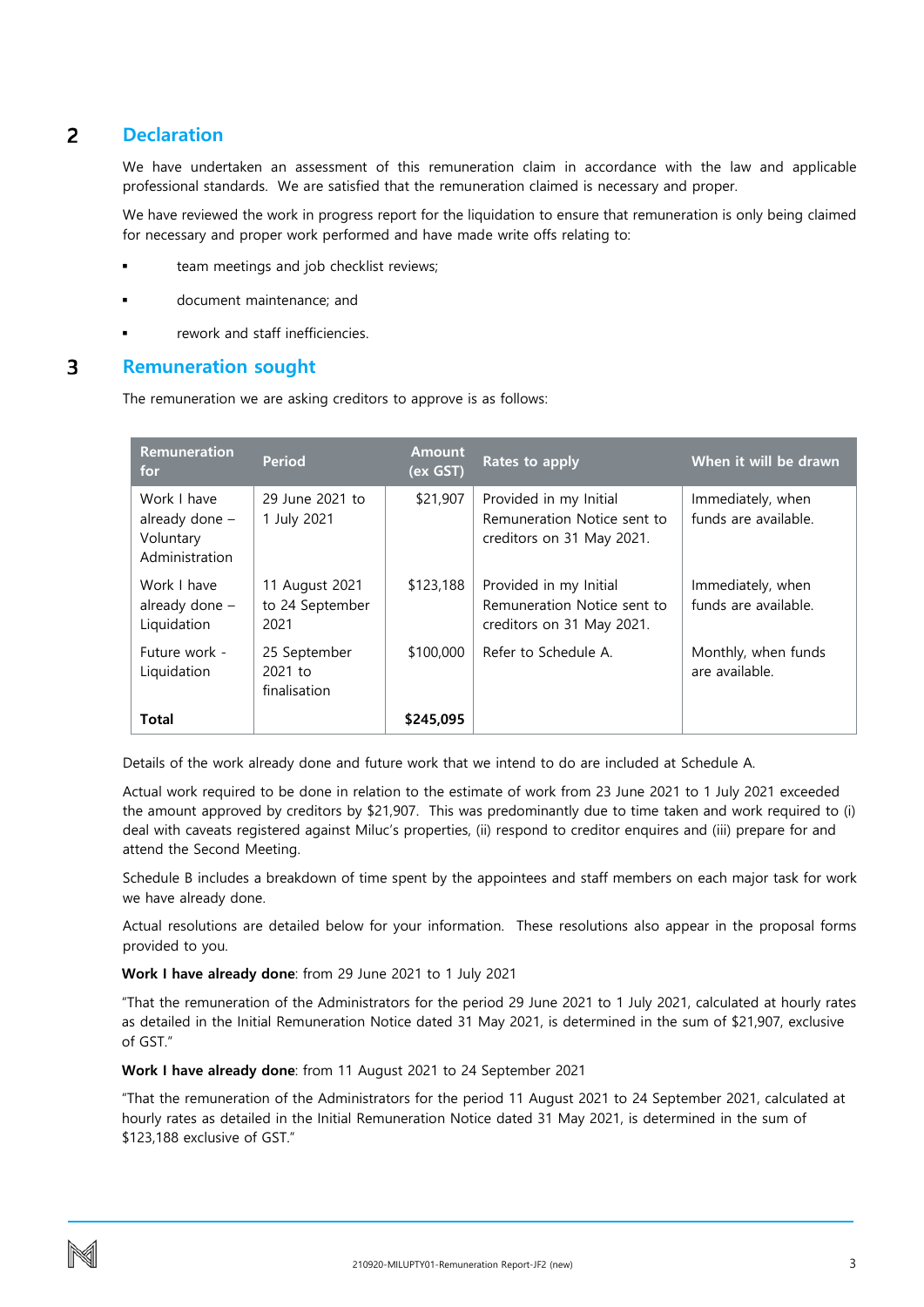### **Future work**: from 25 September 2021 to completion

"That the future remuneration of the liquidators from 25 September 2021 to finalisation of the liquidation is determined at a sum equal to the cost of time spent by the Liquidators and their partners and staff, calculated at the hourly rates as detailed in the Initial Remuneration Notice dated 31 May 2021, up to a capped amount of \$100,000, exclusive of GST."

#### <span id="page-4-0"></span>4 **Disbursements sought**

We are not required to seek creditor approval for costs paid to third parties, or where we are recovering a cost incurred on behalf of the administration, but we must provide details to creditors. Details of these amounts are included in Schedule C.

#### <span id="page-4-1"></span>5 **Previous remuneration approval**

The following remuneration approvals have previously been provided by creditors.

| Period                             | <b>For</b>           | <b>Approving body</b> | <b>Amount</b><br>approved<br>(ex GST) | <b>Amount paid</b><br>(ex GST) |
|------------------------------------|----------------------|-----------------------|---------------------------------------|--------------------------------|
| 26 May 2021<br>to 22 June<br>2021  | Work already<br>done | Creditors             | \$142,178                             | Nil                            |
| 23 June 2021<br>to 1 July 2021     | Future work          | Creditors             | \$35,000                              | Nil                            |
| Prospective<br>liquidation<br>work | Future work          | Creditors             | \$150,000                             | Nil                            |
| <b>Total</b>                       |                      |                       | \$327,178                             | <b>Nil</b>                     |

I am now seeking approval of a further \$245,095 (excluding GST) in remuneration, which will bring total remuneration claimed in this appointment to \$572,273 (excluding GST).

A full explanation is at Schedule E.

#### <span id="page-4-2"></span>6 **Likely impact on dividends**

It is both reasonable and appropriate for a professional service provider to be remunerated for their services. An external administrator is entitled to be remunerated for necessary work that is properly performed. That work generates the funds that may be recovered for the benefit of creditors and other stakeholders.

The impact of the approval of the external administrator's remuneration is that the remuneration will then be paid provided sufficient funds are generated to enable it to be paid. The remuneration will be paid from those funds that are generated prior to the payment of most creditors in the external administration.

It is noted that funds would only be available to any stakeholder as a consequence of the work necessarily undertaken by the external administrator.

If a dividend or distribution is to be paid to stakeholders, there is also necessary work that must be undertaken by the external administrator to properly adjudicate on claims and distribute any available funds.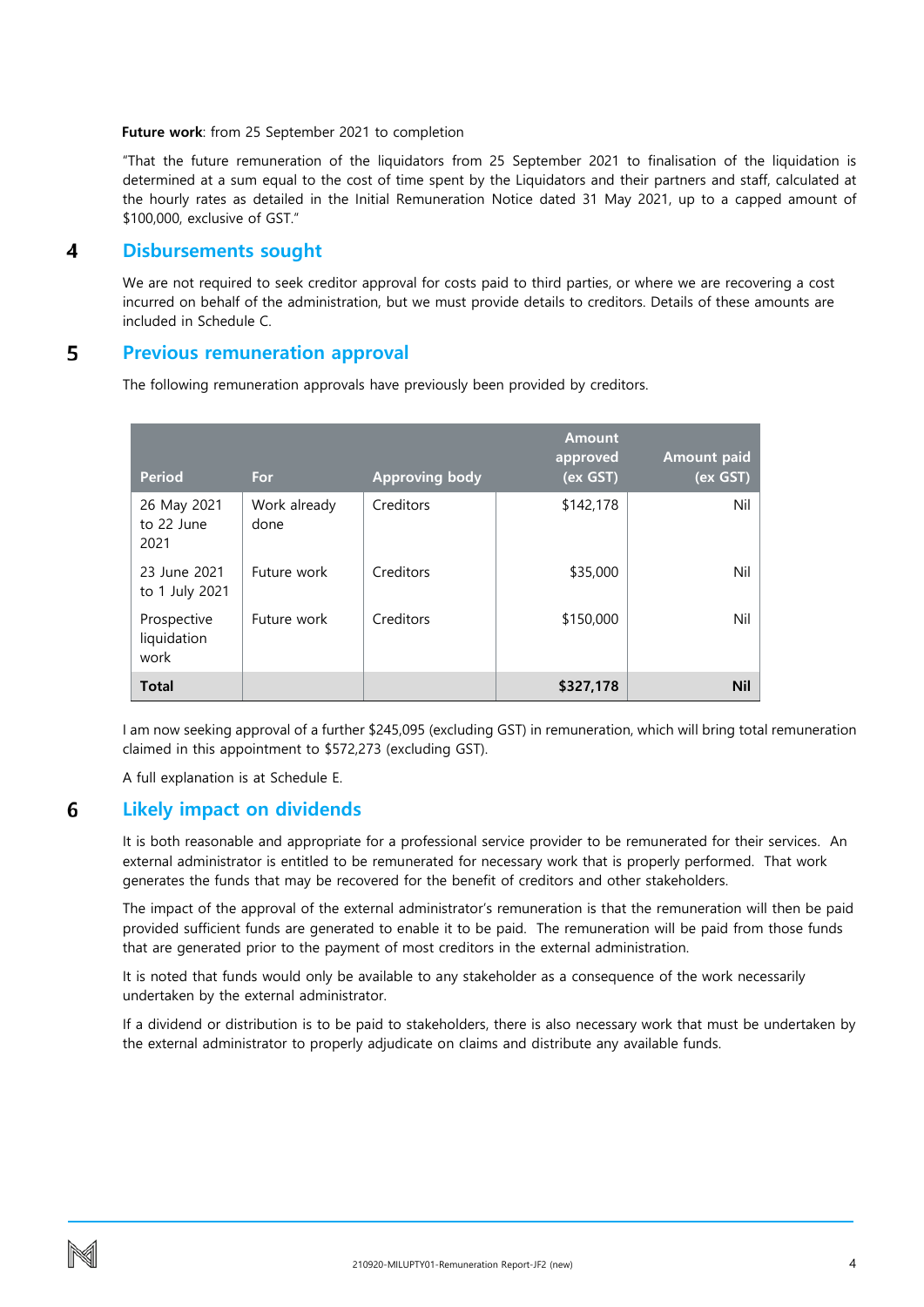#### <span id="page-5-0"></span> $\overline{7}$ **Queries**

If you have any queries regarding the information in this report, please contact Jacob Flores on (08) 6363 7686 or [jflores@mcgrathnicol.com.](mailto:jflores@mcgrathnicol.com) 

You can also access information that may assist you on the following websites:

- ARITA at www.arita.com.au/creditors
- ASIC at www.asic.gov.au (search for "INFO 85").

Further supporting documentation for our remuneration claim can be provided to creditors on request.

Dated: 1 October 2021

Rob Kirman Liquidator

Attachments:

Schedule A – Details of work

Schedule B – Time spent by staff on each major task

Schedule C – Disbursements

Schedule E – Explanation where remuneration previously approved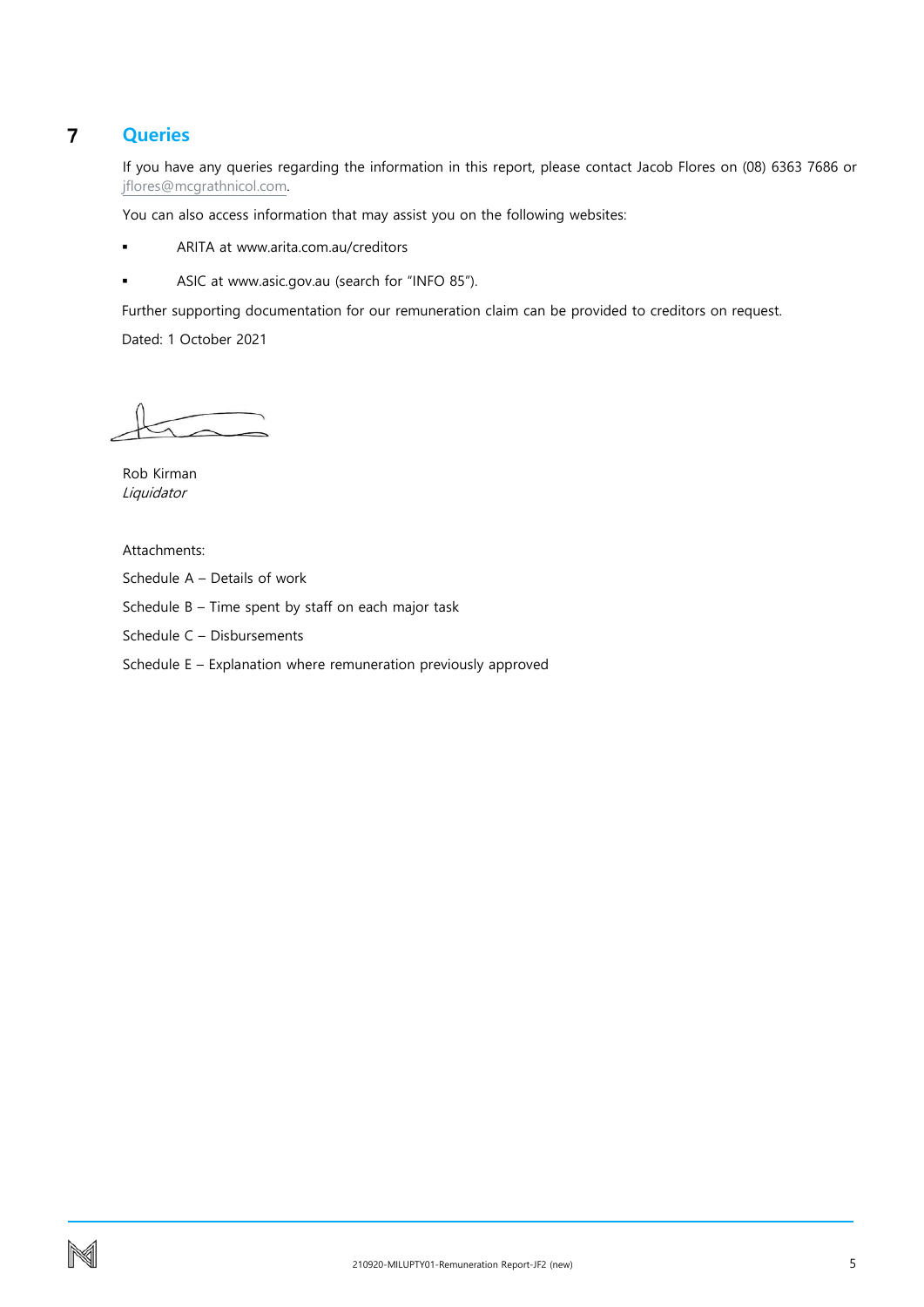# <span id="page-6-0"></span>**Schedule A – Details of work**

|                             |                                                    | Work already done                                                                                                                |  |  |  |  |  |
|-----------------------------|----------------------------------------------------|----------------------------------------------------------------------------------------------------------------------------------|--|--|--|--|--|
| <b>Period</b>               |                                                    | 29 June 2021 to 1 July 2021                                                                                                      |  |  |  |  |  |
| Amount (ex GST)             |                                                    | \$21,907                                                                                                                         |  |  |  |  |  |
| <b>Task Area</b>            | <b>General Description</b>                         | <b>Tasks</b>                                                                                                                     |  |  |  |  |  |
| Assets<br>7 hours           | Assets subject to specific<br>charges and security | Consider Telstra / Optus Tower located at Eden Hill property and write<br>to relevant parties of same                            |  |  |  |  |  |
| \$3,215                     | interests                                          | Cause solicitors to issue lapsing notices in relation to two caveats                                                             |  |  |  |  |  |
|                             |                                                    | Review and consider priority position of caveat holders                                                                          |  |  |  |  |  |
|                             |                                                    | Maintain summary of properties including location, type, sale status,<br>valuations and security                                 |  |  |  |  |  |
|                             |                                                    | Review submissions from property sales agents, and prepare and<br>maintain comparison schedule                                   |  |  |  |  |  |
|                             | Asset investigation                                | Correspondence with share registries to search for any shares held by<br>Miluc                                                   |  |  |  |  |  |
| Creditors                   | Creditor enquiries, requests                       | Receive and respond to creditor enquiries                                                                                        |  |  |  |  |  |
| 39.9 hours                  | & directions                                       | Compile information requested by creditors                                                                                       |  |  |  |  |  |
| \$17,982                    |                                                    | Liaise with utility providers                                                                                                    |  |  |  |  |  |
|                             | Secured creditor                                   | Prepare updates to secured creditors with regard to the progress of the<br>administration and preparation for the Second Meeting |  |  |  |  |  |
|                             |                                                    | Attend meetings and calls with secured creditors                                                                                 |  |  |  |  |  |
|                             | Deal with proofs of debt<br>(POD)                  | Receive and review PODs from claimants and obtain additional<br>information where required                                       |  |  |  |  |  |
|                             | Meeting of creditors                               | Prepare for Second Meeting, including meeting file, presentation and<br>electronic facilities                                    |  |  |  |  |  |
|                             |                                                    | Prepare online voting for the Second Meeting                                                                                     |  |  |  |  |  |
|                             |                                                    | Respond to stakeholder queries and questions regarding the meeting                                                               |  |  |  |  |  |
|                             |                                                    | Attendance at Second Meeting                                                                                                     |  |  |  |  |  |
| Administration<br>1.8 hours | Document maintenance/file<br>review/checklist      | Maintain physical and electronic engagement file<br>Update checklists                                                            |  |  |  |  |  |
| \$711                       | Planning/Review                                    | Team meetings to discuss status of external administration                                                                       |  |  |  |  |  |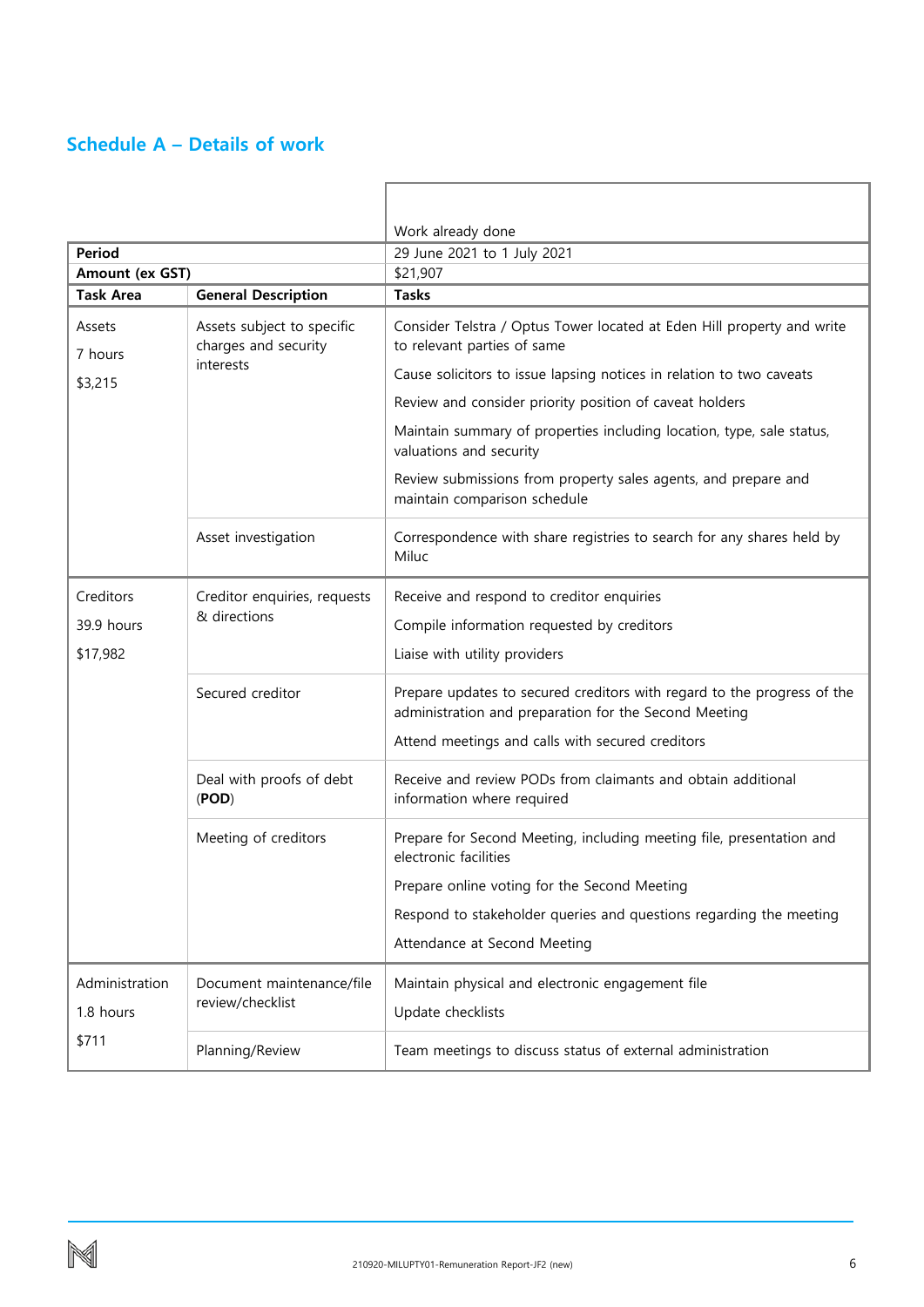|                  |                                   | Work already done                                                                                                                                                                                         |
|------------------|-----------------------------------|-----------------------------------------------------------------------------------------------------------------------------------------------------------------------------------------------------------|
| <b>Period</b>    |                                   | 11 August 2021 to 24 September 2021                                                                                                                                                                       |
| Amount (ex GST)  |                                   | \$123,188                                                                                                                                                                                                 |
| <b>Task Area</b> | <b>General Description</b>        | <b>Tasks</b>                                                                                                                                                                                              |
| Assets           | Assets subject to specific        | Liaise with caveat holders regarding their claims                                                                                                                                                         |
| 153.0 hours      | charges and security<br>interests | Consider security positions against Miluc's properties                                                                                                                                                    |
| \$76,729         |                                   | Consider and investigate competing ownership interests in Miluc's<br>properties                                                                                                                           |
|                  |                                   | Prepare for and attend meetings with caveat holders                                                                                                                                                       |
|                  |                                   | Liaise with caveat holders regarding proposed distribution method in<br>relation to the realisation of Miluc's properties                                                                                 |
|                  |                                   | Review and prepare affidavit and supporting material relating to<br>realisation strategy for Miluc's properties and distribution methodology                                                              |
|                  |                                   | Review certificate of urgency in relation to the abovementioned affidavit                                                                                                                                 |
|                  |                                   | Regularly review updates provided by the sales agent and agree<br>proposed next steps in relation to property realisation strategy                                                                        |
|                  |                                   | Review marketing materials prepared by sales agents                                                                                                                                                       |
|                  |                                   | Prepare and maintain summary of properties including location, type,<br>sale status and security                                                                                                          |
|                  |                                   | Liaise with pre-appointment sales agents in relation to purchasers<br>introduced                                                                                                                          |
|                  |                                   | Review pre-appointment property sale contracts, liaise with potential<br>purchasing parties and negotiate improvements (where possible)                                                                   |
|                  |                                   | Consider Telstra / Optus Tower located at Eden Hill property and<br>continue to liaise with relevant parties of same                                                                                      |
|                  |                                   | Update the secured creditors regarding asset position                                                                                                                                                     |
|                  |                                   | Correspondence with Westpac in relation to their purported security<br>interest in assets of Miluc                                                                                                        |
|                  |                                   | Issue correspondence to statutory authorities with potential interests in<br>Miluc's real property assets                                                                                                 |
|                  |                                   | Team meetings regarding various asset realisation tasks                                                                                                                                                   |
|                  |                                   | Investigate and prepare margin scheme memorandum and supporting<br>documentation in relation to the Hammond Park Development                                                                              |
|                  |                                   | Consider RCD and electrical safety check requirements in relation to the<br>sale of Miluc's properties                                                                                                    |
|                  |                                   | Consider fire break requirements in relation to Miluc's properties                                                                                                                                        |
|                  |                                   | Review offer and acceptance contracts, negotiate improvements where<br>applicable and execute as appropriate                                                                                              |
|                  |                                   | Prepare for and attend the settlement of Lot 715, Hammond Park,<br>including approval of settlement statement and transfer documentation,<br>and obtaining necessary releases from caveat holders and NAB |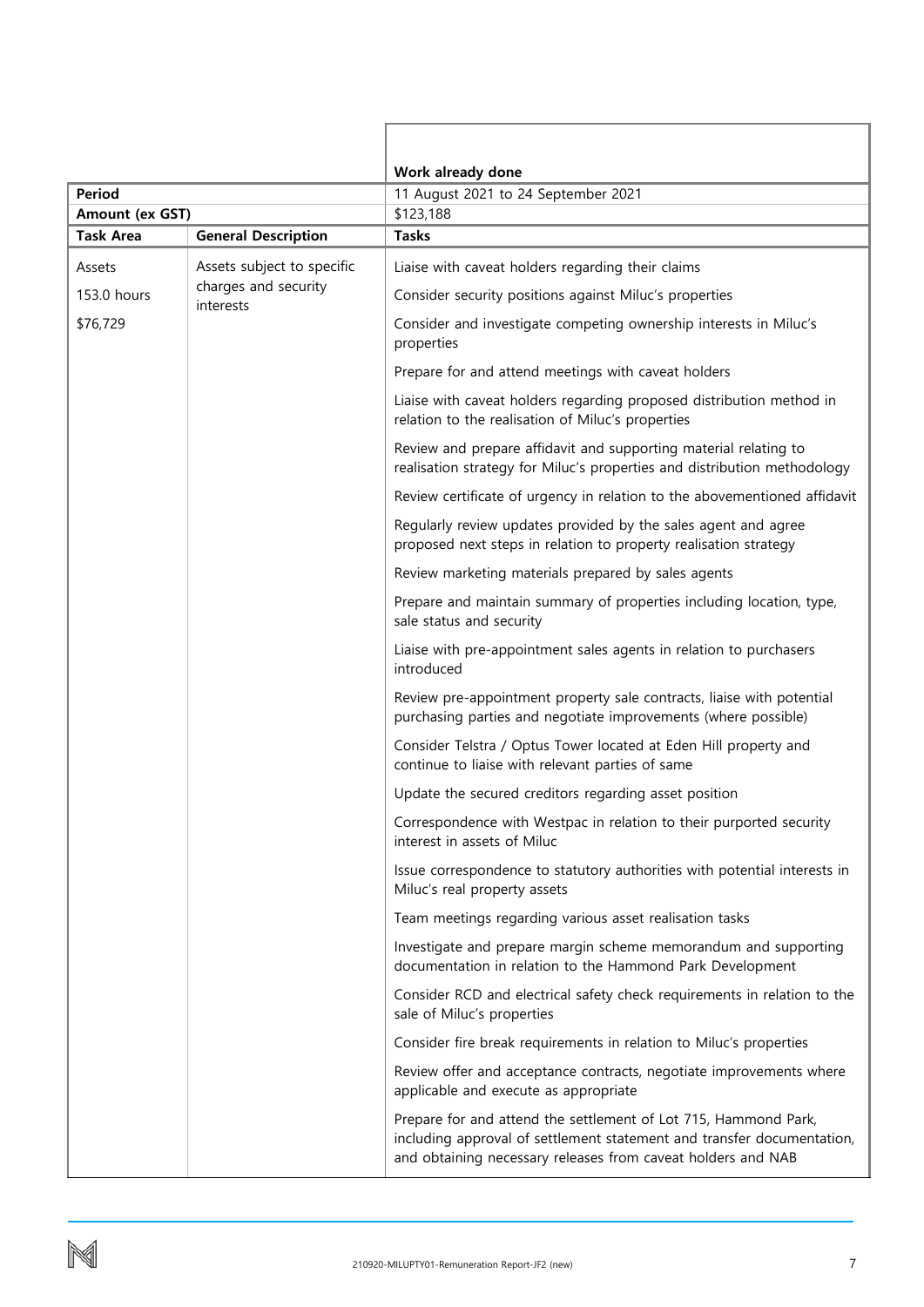|            | Asset investigation          | Prepare further correspondence to share registries to search for any<br>shares held by Miluc                                                                              |  |  |  |  |  |  |
|------------|------------------------------|---------------------------------------------------------------------------------------------------------------------------------------------------------------------------|--|--|--|--|--|--|
|            |                              | Prepare additional correspondence to the Department of Transport to<br>search for vehicles registered (and formerly registered) to Miluc                                  |  |  |  |  |  |  |
|            |                              | Prepare correspondence to third parties to obtain records regarding the<br>sales of motor vehicles in the last four years and subsequent<br>correspondence regarding same |  |  |  |  |  |  |
|            |                              | Prepare correspondence to related parties of the Director in relation to<br>transfers of Miluc's assets and consider next steps                                           |  |  |  |  |  |  |
|            |                              | Review and consider correspondence provided by related parties of the<br>Director in relation to transfers of Miluc's assets                                              |  |  |  |  |  |  |
|            |                              | Review bank statements to attempt to identify receipts for asset sales                                                                                                    |  |  |  |  |  |  |
|            |                              | Review books and records provided by Kensington Tax and Accounting<br>to identify any additional assets of Miluc                                                          |  |  |  |  |  |  |
|            |                              | Prepare correspondence to local councils and shires to identify and<br>secure assets of Miluc                                                                             |  |  |  |  |  |  |
| Creditors  | Creditor enquiries, requests | Receive and respond to creditor enquiries                                                                                                                                 |  |  |  |  |  |  |
| 50.5 hours | & directions                 | Prepare and issue correspondence to creditors and their representatives                                                                                                   |  |  |  |  |  |  |
| \$22,963   |                              | Compile information requested by creditors                                                                                                                                |  |  |  |  |  |  |
|            | Miluc property creditors     | Receive and respond to creditor queries in relation to specific Miluc<br>properties                                                                                       |  |  |  |  |  |  |
|            |                              | Receive and respond to queries from property conveyancers and<br>property brokers acting on behalf of creditors in relation to specific<br>Miluc properties               |  |  |  |  |  |  |
|            | Secured creditor             | Prepare regular updates to secured creditors with regard to the progress<br>of the liquidation                                                                            |  |  |  |  |  |  |
|            |                              | Attend meetings and calls with the secured creditors                                                                                                                      |  |  |  |  |  |  |
|            |                              | Preparation of funding request to National Australia Bank to support<br>asset preservation                                                                                |  |  |  |  |  |  |
|            | Creditor reports             | Prepare Statutory Report by Liquidators and supporting documentation,<br>including this Remuneration Report                                                               |  |  |  |  |  |  |
|            | Deal with PODs               | Receive and review PODs from claimants                                                                                                                                    |  |  |  |  |  |  |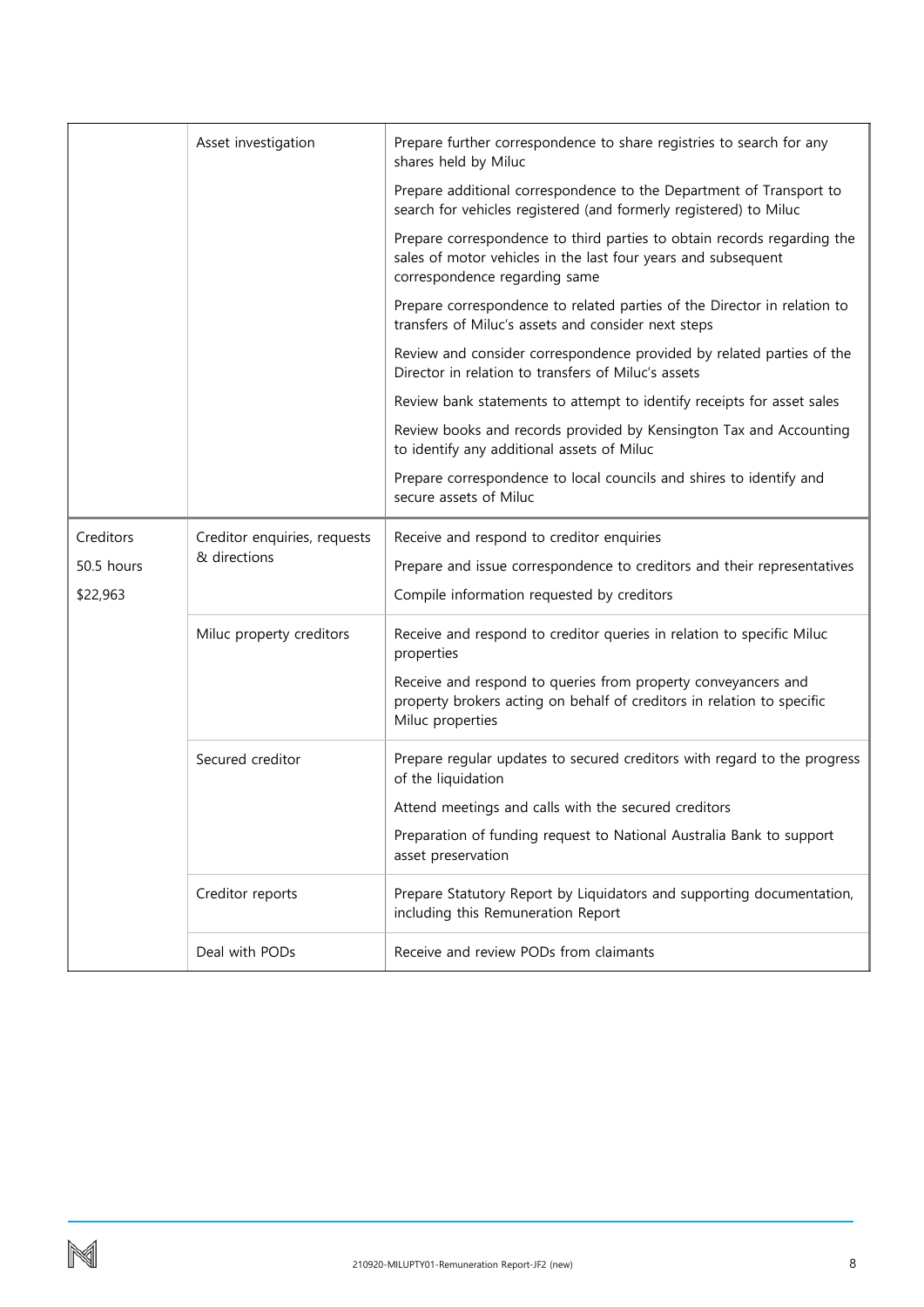| Investigation<br>36.0 hours | Conduct investigations      | Review Miluc's bank statements for payments that may be unfairly<br>preferential in nature                                                |  |  |  |  |  |
|-----------------------------|-----------------------------|-------------------------------------------------------------------------------------------------------------------------------------------|--|--|--|--|--|
| \$15,906                    |                             | Prepare correspondence to financial institutions to receive detailed<br>information regarding payments that may be preferential in nature |  |  |  |  |  |
|                             |                             | Correspondence with third parties to obtain Miluc's books and records                                                                     |  |  |  |  |  |
|                             |                             | Conduct a review of the limited records in the Liquidators' possession to<br>form a preliminary view on the insolvency of Miluc           |  |  |  |  |  |
|                             |                             | Prepare preliminary analysis on potential insolvent trading claim for both<br>the Director and Former Director                            |  |  |  |  |  |
|                             |                             | Consider the recent correspondence the Director has provided to local<br>councils in relation to bonds held                               |  |  |  |  |  |
|                             |                             | Review correspondence provided by the Director's legal representative                                                                     |  |  |  |  |  |
|                             |                             | Preliminary investigation into potential breaches of directors' duties                                                                    |  |  |  |  |  |
|                             |                             | Prepare investigations workpaper                                                                                                          |  |  |  |  |  |
|                             | ASIC reporting              | Seek assistance from ASIC to obtain ROCAP and books and records<br>from the Director                                                      |  |  |  |  |  |
|                             |                             | Prepare affidavit in relation to failure of the Director to engage with the<br>Liquidators                                                |  |  |  |  |  |
|                             |                             | Liaise with ASIC in relation to the Director's ongoing non-compliance                                                                     |  |  |  |  |  |
|                             | Books and records           | Review of Miluc's electronic accounting records                                                                                           |  |  |  |  |  |
|                             |                             | Liaise with pre-appointment accountant to secure all paper books and<br>records held                                                      |  |  |  |  |  |
| Administration              | Document maintenance/file   | Maintain physical and electronic engagement file                                                                                          |  |  |  |  |  |
| 18.5 hours                  | review/checklist            | Regularly update checklists                                                                                                               |  |  |  |  |  |
| \$7,590                     | Bank account administration | Prepare correspondence to open accounts                                                                                                   |  |  |  |  |  |
|                             |                             | Request bank statements                                                                                                                   |  |  |  |  |  |
|                             |                             | Perform bank account reconciliations                                                                                                      |  |  |  |  |  |
|                             |                             | Prepare payments and receipts                                                                                                             |  |  |  |  |  |
|                             |                             | Correspond with bank regarding specific transfers                                                                                         |  |  |  |  |  |
|                             |                             | File bank statements                                                                                                                      |  |  |  |  |  |
|                             | ASIC forms                  | Prepare and lodge ASIC forms                                                                                                              |  |  |  |  |  |
|                             | ATO and other statutory     | Prepare BAS                                                                                                                               |  |  |  |  |  |
|                             | reporting                   | Liaise with ATO regarding liquidation appointment                                                                                         |  |  |  |  |  |
|                             |                             | Consider and implement GST recording regarding residential/commercial<br>nature of each specific Miluc property                           |  |  |  |  |  |
|                             | Planning/Review             | Discuss status of external administration<br>Conduct regular WIP reviews                                                                  |  |  |  |  |  |
|                             |                             |                                                                                                                                           |  |  |  |  |  |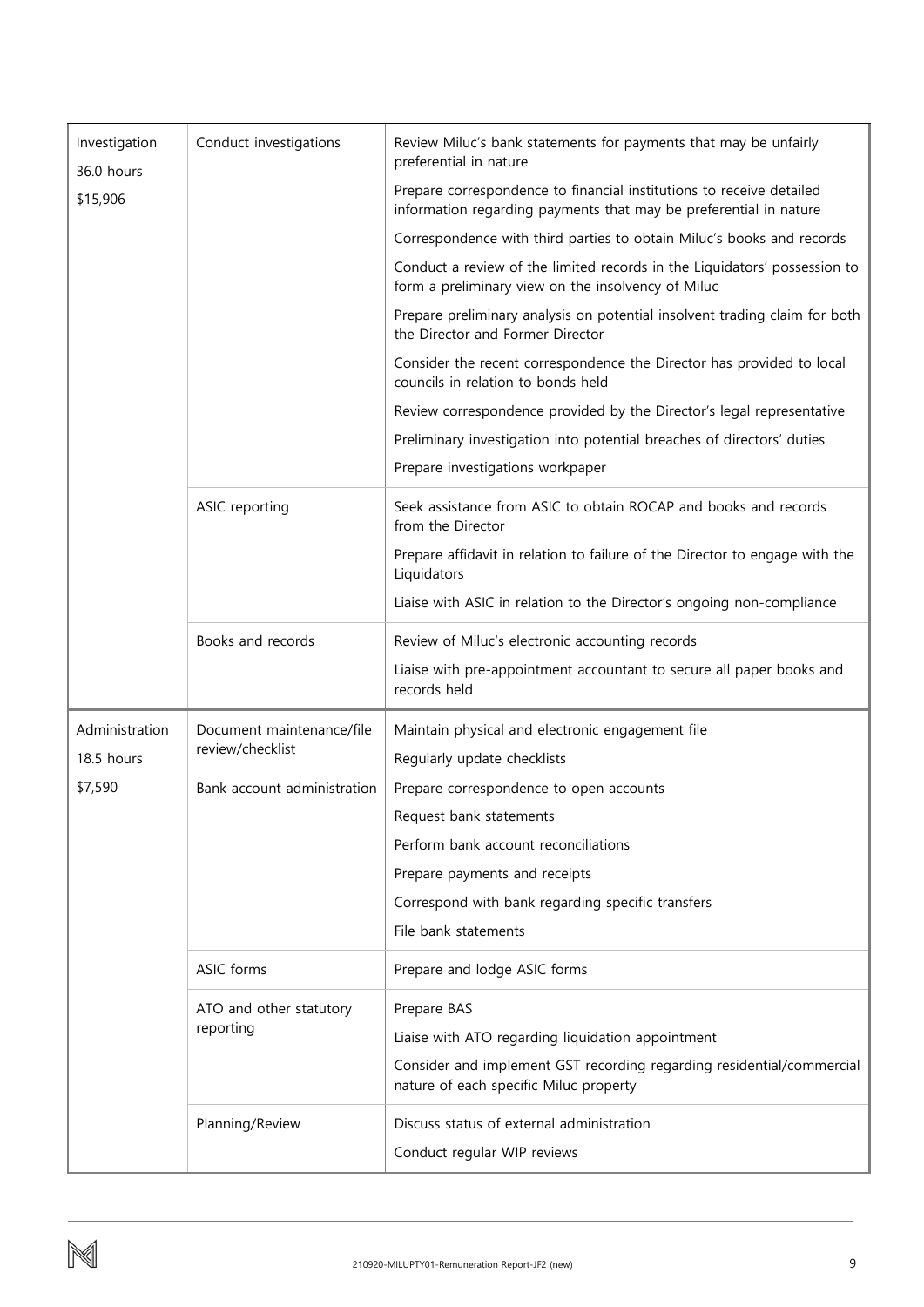|                    |                                                    | <b>Future work</b>                                                                                                                                                          |  |  |  |  |  |
|--------------------|----------------------------------------------------|-----------------------------------------------------------------------------------------------------------------------------------------------------------------------------|--|--|--|--|--|
| <b>Period</b>      |                                                    | 25 September 2021 to completion                                                                                                                                             |  |  |  |  |  |
| Amount (ex GST)    |                                                    | \$100,000                                                                                                                                                                   |  |  |  |  |  |
| <b>Task Area</b>   | <b>General Description</b>                         | <b>Tasks</b>                                                                                                                                                                |  |  |  |  |  |
| Assets<br>\$57,500 | Assets subject to specific<br>charges and security | Finalise realisation for each of Miluc's properties, including settlement<br>procedures                                                                                     |  |  |  |  |  |
|                    | interests                                          | Consider offers and negotiate with potential purchasers of Miluc's<br>properties                                                                                            |  |  |  |  |  |
|                    |                                                    | Prepare and review transaction documents                                                                                                                                    |  |  |  |  |  |
|                    |                                                    | Review and approve settlement statements in relation to the sale of<br>Miluc's properties                                                                                   |  |  |  |  |  |
|                    |                                                    | Correspondence with Telstra and Optus regarding settlement of the<br>Eden Hill property                                                                                     |  |  |  |  |  |
|                    |                                                    | Engagement with tenants of Kenwick properties as required                                                                                                                   |  |  |  |  |  |
|                    |                                                    | Further engagement with the Director to obtain possession of assets of<br>Miluc (if required)                                                                               |  |  |  |  |  |
|                    |                                                    | Maintain caveat holder distribution methodology schedule                                                                                                                    |  |  |  |  |  |
|                    |                                                    | Adjudicate and liaise with caveat holders regarding submitted proof of<br>debt forms                                                                                        |  |  |  |  |  |
|                    |                                                    | Calculate and distribute proceeds from the sale of Miluc's properties to<br>creditors in accordance with Court Orders                                                       |  |  |  |  |  |
|                    |                                                    | Distribution to caveat holders in accordance with Court Orders                                                                                                              |  |  |  |  |  |
|                    | Asset Investigations                               | Issue correspondence to third parties to ascertain asset position and<br>provide any records that may assist in verifying the asset position of<br>Miluc                    |  |  |  |  |  |
|                    |                                                    | Prepare correspondence to related parties of the Director in relation to<br>transfers of Miluc's assets                                                                     |  |  |  |  |  |
|                    |                                                    | Prepare further correspondence to unrelated parties to understand<br>motor vehicle transactions                                                                             |  |  |  |  |  |
|                    |                                                    | Finalise investigations regarding the transfer of motor vehicles to related<br>parties and commence action, if appropriate                                                  |  |  |  |  |  |
|                    |                                                    | Investigate transfer of motor vehicles prior to the Administrators'<br>appointment and recover any motor vehicles that were not disposed of<br>in arm's length transactions |  |  |  |  |  |
|                    |                                                    | Prepare correspondence to the Director regarding transfers of company<br>assets                                                                                             |  |  |  |  |  |
|                    | Plant and Equipment                                | Engage valuers and agents, as may be required, to realise any additional<br>plant and equipment owned by Miluc                                                              |  |  |  |  |  |
|                    | Other Assets                                       | Engage relevant parties, agents and/or solicitors if other assets are<br>discovered through the investigation process                                                       |  |  |  |  |  |
|                    |                                                    | Engage with statutory authorities to secure assets held by statutory<br>authorities                                                                                         |  |  |  |  |  |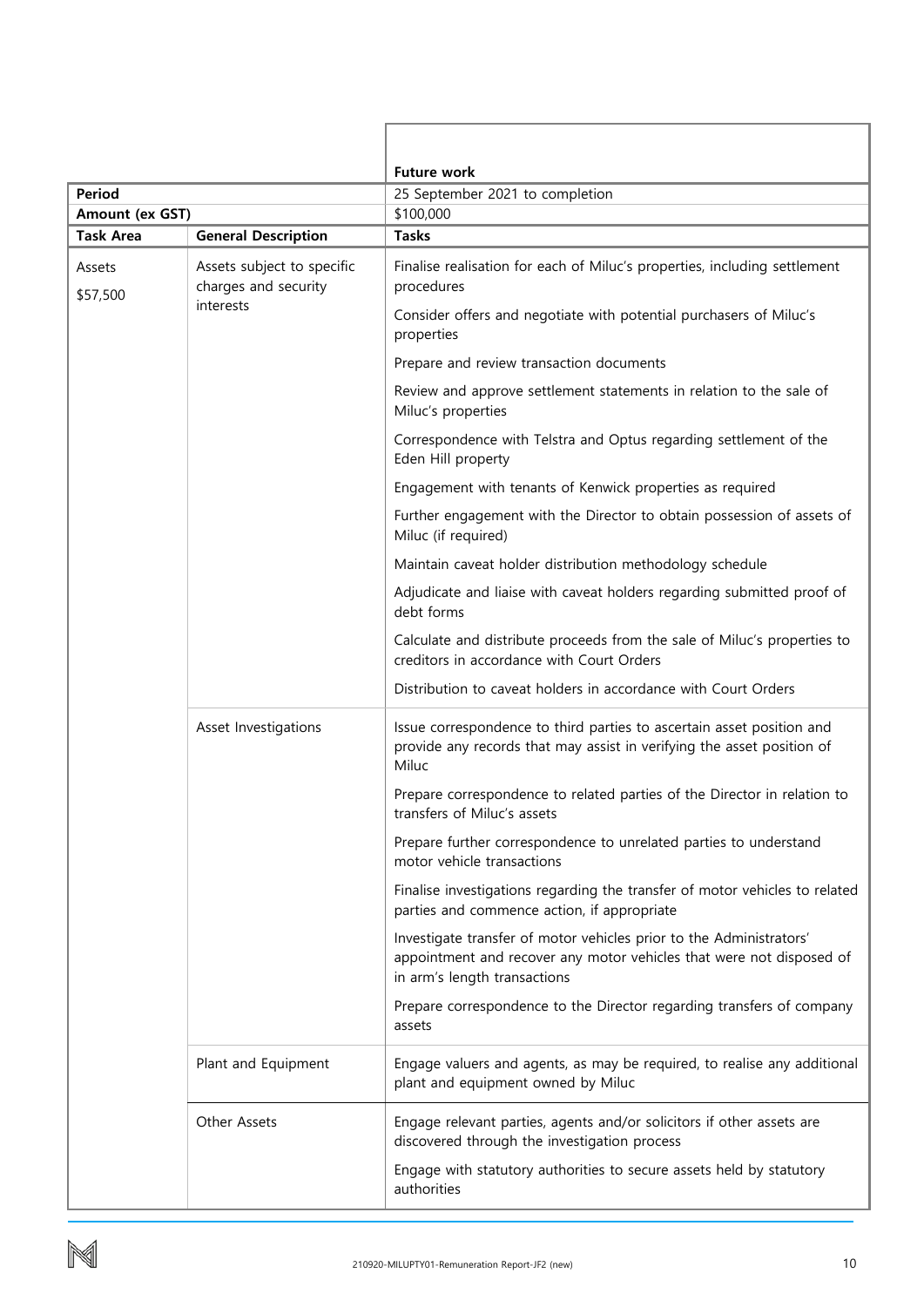| Creditors<br>\$15,000 | Creditor Enquiries, Requests<br>& Directions | Prepare and issue ongoing correspondence to creditors and their<br>representatives                                                                                         |  |  |  |  |  |  |
|-----------------------|----------------------------------------------|----------------------------------------------------------------------------------------------------------------------------------------------------------------------------|--|--|--|--|--|--|
|                       |                                              | Consider reasonableness of any requests or directions from creditors for<br>information, documents or a report and document reasons for not<br>complying (if required)     |  |  |  |  |  |  |
|                       |                                              | Compile information requested by creditors                                                                                                                                 |  |  |  |  |  |  |
|                       | Secured creditors                            | Prepare regular updates to the secured creditors regarding the progress<br>of the liquidation                                                                              |  |  |  |  |  |  |
|                       |                                              | Attend meetings and calls with the secured creditors                                                                                                                       |  |  |  |  |  |  |
|                       | Creditor reports                             | Prepare Statutory Report by Liquidator, including supporting<br>documentation, and respond to any creditor enquires regarding same                                         |  |  |  |  |  |  |
|                       | Deal with proofs of debt<br>(POD)            | Receive PODs from claimants                                                                                                                                                |  |  |  |  |  |  |
|                       | Meeting of Creditors (if                     | Prepare and send meeting notices                                                                                                                                           |  |  |  |  |  |  |
|                       | required)                                    | Advertise notice of meeting                                                                                                                                                |  |  |  |  |  |  |
|                       |                                              | Prepare meeting file                                                                                                                                                       |  |  |  |  |  |  |
|                       |                                              | Prepare and lodge minutes of meeting(s) with ASIC                                                                                                                          |  |  |  |  |  |  |
|                       |                                              | Respond to stakeholder queries and questions following the meeting                                                                                                         |  |  |  |  |  |  |
|                       | Proposals to Creditors                       | Prepare proposal notices and voting forms                                                                                                                                  |  |  |  |  |  |  |
|                       |                                              | Forward notice of proposal to all known creditors                                                                                                                          |  |  |  |  |  |  |
|                       |                                              | Review votes and determine outcome of proposal                                                                                                                             |  |  |  |  |  |  |
|                       |                                              | Prepare and lodge proposal outcome with ASIC                                                                                                                               |  |  |  |  |  |  |
| Investigation         | Conduct investigations                       | Review any additional books and records provided by third parties                                                                                                          |  |  |  |  |  |  |
| \$17,500              |                                              | Liaise with financial institutions regarding transactions that appear<br>preferential in nature                                                                            |  |  |  |  |  |  |
|                       |                                              | Further investigations into transaction that may be unfairly preferential<br>in nature                                                                                     |  |  |  |  |  |  |
|                       |                                              | Correspond with local councils and shires regarding Miluc's affairs and<br>confirm with the Shire of Wanneroo whether any cash and/or bonds are<br>held on behalf of Miluc |  |  |  |  |  |  |
|                       |                                              | Finalise investigations into insolvent trading and commence action<br>against Director and Former Director, if appropriate                                                 |  |  |  |  |  |  |
|                       |                                              | Finalise potential investigations into potential breaches of Directors'<br>duties and potential claims available to a liquidator                                           |  |  |  |  |  |  |
|                       |                                              | Finalise investigations workpaper                                                                                                                                          |  |  |  |  |  |  |
|                       | ASIC reporting                               | Prepare report to ASIC pursuant to section 533 of the Act                                                                                                                  |  |  |  |  |  |  |
|                       |                                              | Prepare affidavit(s) seeking non-lodgement assistance                                                                                                                      |  |  |  |  |  |  |
|                       |                                              | Liaise with ASIC if required                                                                                                                                               |  |  |  |  |  |  |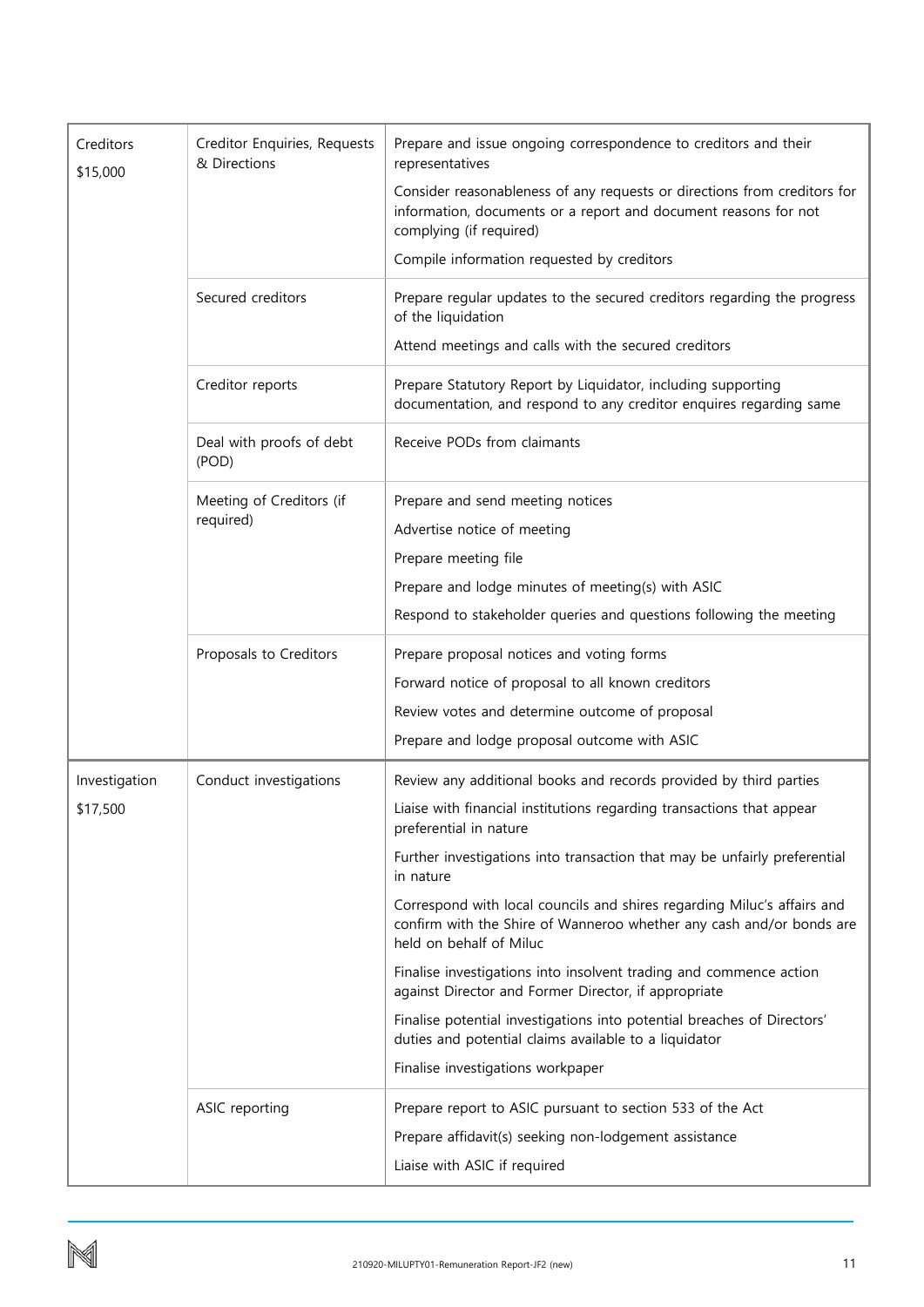| Administration | Correspondence                                | Review and file creditor correspondence (if required)                                                                                                                          |  |  |  |  |
|----------------|-----------------------------------------------|--------------------------------------------------------------------------------------------------------------------------------------------------------------------------------|--|--|--|--|
| \$10,000       | Document maintenance/file<br>review/checklist | Conduct regular file reviews<br>Maintain physical and electronic engagement file<br>Update checklists                                                                          |  |  |  |  |
|                | Insurance                                     | Correspond with insurer regarding ongoing insurance requirements<br>Review insurance policies<br>Correspond with previous brokers (if necessary)                               |  |  |  |  |
|                | Bank account administration                   | Prepare correspondence to close accounts<br>Request bank statements (if required)<br>Perform bank account reconciliations<br>Correspond with bank regarding specific transfers |  |  |  |  |
|                | ASIC forms                                    | Prepare and lodge ASIC forms<br>Correspond with ASIC regarding statutory forms                                                                                                 |  |  |  |  |
|                | ATO and other statutory<br>reporting          | Prepare BAS                                                                                                                                                                    |  |  |  |  |
|                | Finalisation                                  | Notify ATO of ceasing to act<br>Cancel ABN/GST/PAYG registration<br>Complete checklists                                                                                        |  |  |  |  |
|                | Planning/Review                               | Regular team meetings to discuss the status of the Liquidation                                                                                                                 |  |  |  |  |
|                | Books and records/storage                     | File and archive books and records<br>Send job files to storage                                                                                                                |  |  |  |  |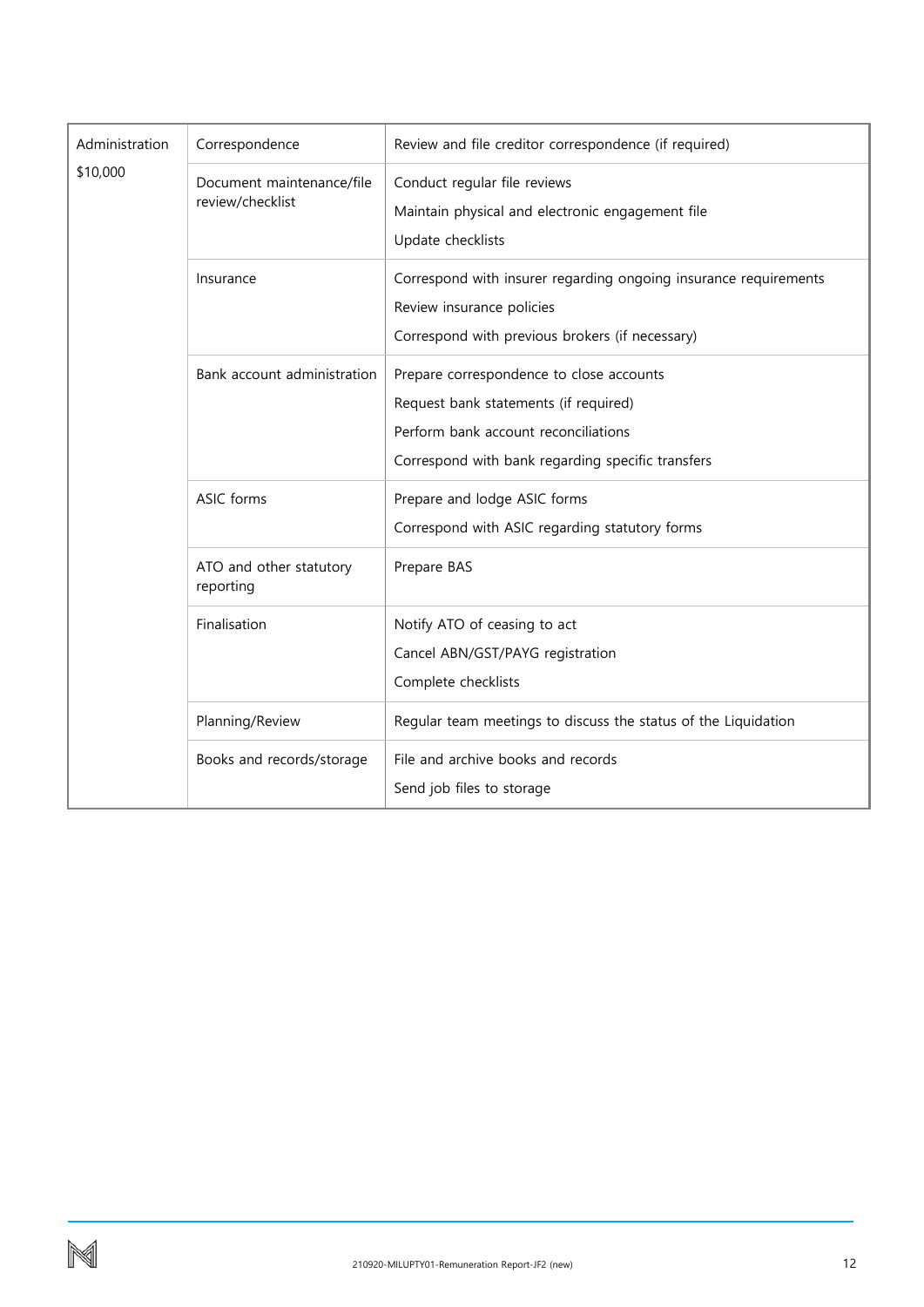# **Schedule B – Time spent by staff on each major task (work already done)**

# **Resolution 1: from 29 June 2021 to 1 July 2021**

<span id="page-13-0"></span>

|                     |                          |                     | <b>Total</b>             |                          | <b>Task Area</b>         |                          |      |                          |                          |     |
|---------------------|--------------------------|---------------------|--------------------------|--------------------------|--------------------------|--------------------------|------|--------------------------|--------------------------|-----|
| <b>Employee</b>     | <b>Position</b>          | \$/hour<br>(ex GST) | actual                   | Total (\$)               |                          | <b>Assets</b>            |      | <b>Creditors</b>         | <b>Administration</b>    |     |
|                     |                          |                     | hours                    |                          | hrs                      | Ś                        | hrs  |                          | Hrs                      |     |
| Rob Kirman          | Partner                  | 650                 | 4.0                      | 2,600                    | 1.5                      | 975                      | 2.5  | 1,625                    | $\overline{\phantom{0}}$ |     |
| Employee A          | Director                 | 600                 | 6.3                      | 3,780                    | 1.0                      | 600                      | 5.3  | 3,180                    | $\overline{\phantom{0}}$ |     |
| Employee B          | Manager                  | 495                 | 12.2                     | 6,039                    | 1.9                      | 941                      | 10.3 | 5,099                    |                          |     |
| Employee C          | Senior Accountant        | 395                 | 22.0                     | 8,690                    | 1.0                      | 395                      | 19.2 | 7,584                    | 1.8                      | 711 |
| Employee D          | Undergraduate accountant | 190                 | 4.2                      | 798                      | 1.6                      | 304                      | 2.6  | 494                      | $\overline{\phantom{0}}$ |     |
| Employee E          | Treasury                 | 350                 | $\overline{\phantom{a}}$ | $\overline{\phantom{a}}$ | $\overline{\phantom{a}}$ | $\overline{\phantom{a}}$ |      | $\overline{\phantom{a}}$ |                          |     |
| Employee F          | Treasury                 | 350                 | $\overline{\phantom{a}}$ | $\overline{\phantom{a}}$ | $\overline{\phantom{a}}$ | $\overline{\phantom{a}}$ |      | $\overline{\phantom{a}}$ | $\overline{\phantom{0}}$ |     |
| Total (ex GST)      |                          |                     | 48.7                     | 21,907                   | 7.0                      | 3,215                    | 39.9 | 17,982                   | 1.8                      | 711 |
| Average hourly rate |                          |                     |                          | 450                      |                          | 459                      |      | 451                      |                          | 395 |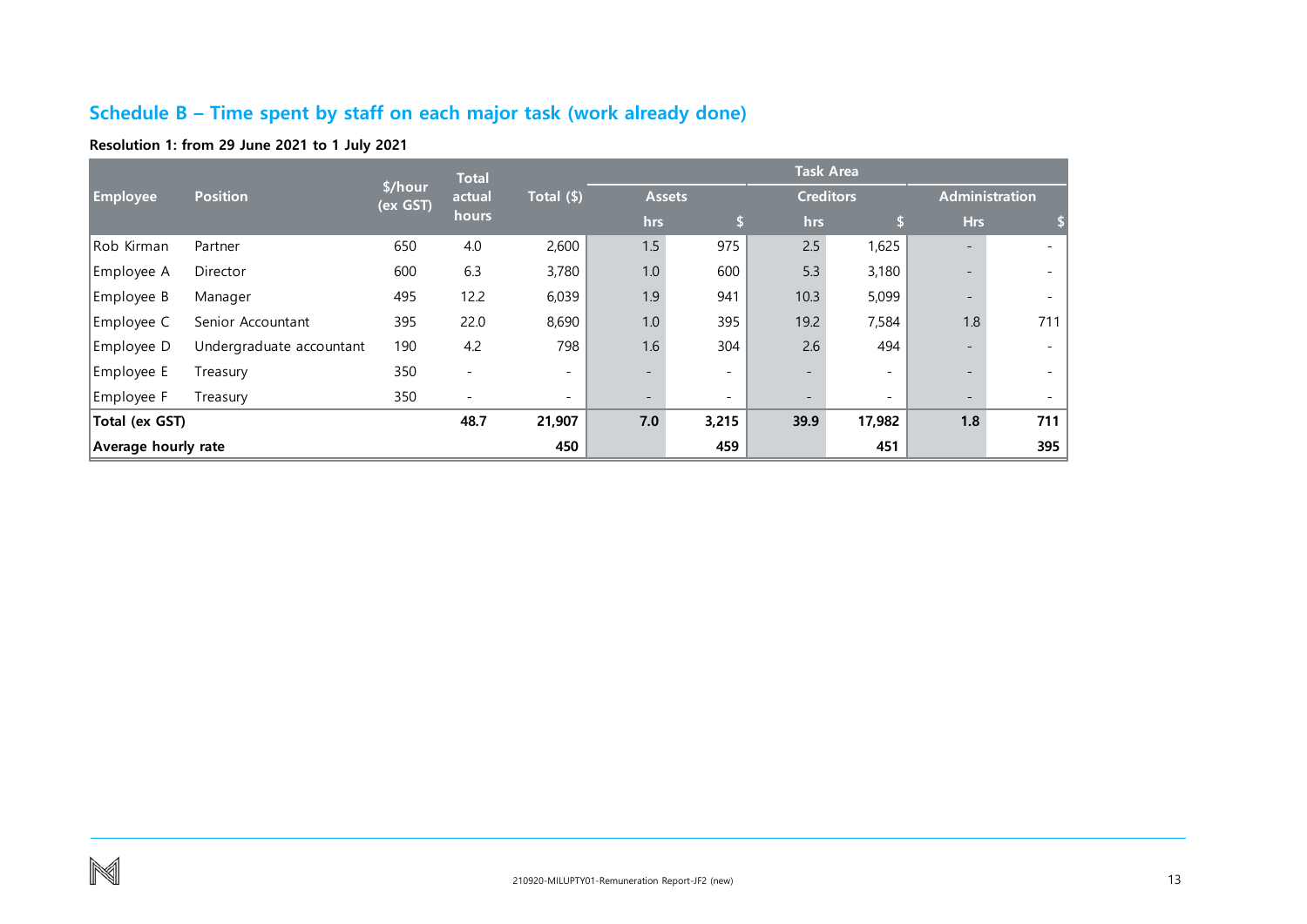## **Resolution 2: from 11 August 2021 to 24 September 2021**

<span id="page-14-0"></span>

|                 |                          |                     | <b>Total</b>             |                          | <b>Task Area</b>         |                          |      |                          |                          |                          |                          |       |
|-----------------|--------------------------|---------------------|--------------------------|--------------------------|--------------------------|--------------------------|------|--------------------------|--------------------------|--------------------------|--------------------------|-------|
| <b>Employee</b> | <b>Position</b>          | \$/hour<br>(ex GST) | actual                   | Total (\$)               | <b>Assets</b>            |                          |      | <b>Creditors</b>         |                          | Investigation            | <b>Administration</b>    |       |
|                 |                          |                     | hours                    |                          | hrs                      |                          | hrs  |                          | hrs                      |                          | <b>Hrs</b>               |       |
| Rob Kirman      | Partner                  | 650                 | 20.2                     | 13,130                   | 18.8                     | 12,220                   | 1.3  | 845                      | 0.1                      | 65                       | $\sim$                   |       |
| Employee A      | Director                 | 600                 | 37.1                     | 22,260                   | 29.9                     | 17,940                   | 4.8  | 2,880                    | 2.1                      | 1,260                    | 0.3                      | 180   |
| Employee B      | Manager                  | 495                 | 88.2                     | 43,659                   | 54.9                     | 27,176                   | 17.0 | 8,415                    | 12.3                     | 6,089                    | 4.0                      | 1,980 |
| Employee C      | Senior Accountant        | 395                 | 108.9                    | 43,016                   | 48.0                     | 18,960                   | 27.4 | 10,823                   | 21.5                     | 8,493                    | 12.0                     | 4,740 |
| Employee D      | Accountant               | 325                 | $\overline{\phantom{a}}$ | $\overline{\phantom{a}}$ | $\overline{\phantom{a}}$ | $\overline{\phantom{0}}$ |      | $\overline{\phantom{a}}$ |                          | $\overline{\phantom{0}}$ | $\overline{\phantom{a}}$ |       |
| Employee E      | Accountant               | 325                 | 1.0                      | 325                      | 1.0                      | 325                      |      | $\overline{\phantom{a}}$ | $\overline{\phantom{0}}$ | $\overline{\phantom{0}}$ | $\overline{\phantom{0}}$ |       |
| Employee F      | Undergraduate accountant | 190                 | 0.7                      | 133                      | 0.2                      | 38                       |      | $\overline{\phantom{a}}$ | $\overline{\phantom{0}}$ | $\overline{\phantom{a}}$ | 0.5                      | 95    |
| Employee G      | Treasury                 | 350                 | 1.6                      | 560                      | $\overline{\phantom{a}}$ | $\overline{\phantom{0}}$ |      | $\overline{\phantom{a}}$ |                          | $\overline{\phantom{0}}$ | 1.6                      | 560   |
| Employee H      | Treasury                 | 350                 | 0.3                      | 105                      | 0.2                      | 70                       |      | $\overline{\phantom{a}}$ | $\overline{\phantom{0}}$ | $\qquad \qquad -$        | 0.1                      | 35    |
| Total (ex GST)  |                          |                     | 258.0                    | 123,188                  | 153.0                    | 76,729                   | 50.5 | 22,963                   | 36.0                     | 15,906                   | 18.5                     | 7,590 |
|                 | Average hourly rate      |                     |                          | 477                      |                          | 501                      |      | 455                      |                          | 442                      |                          | 410   |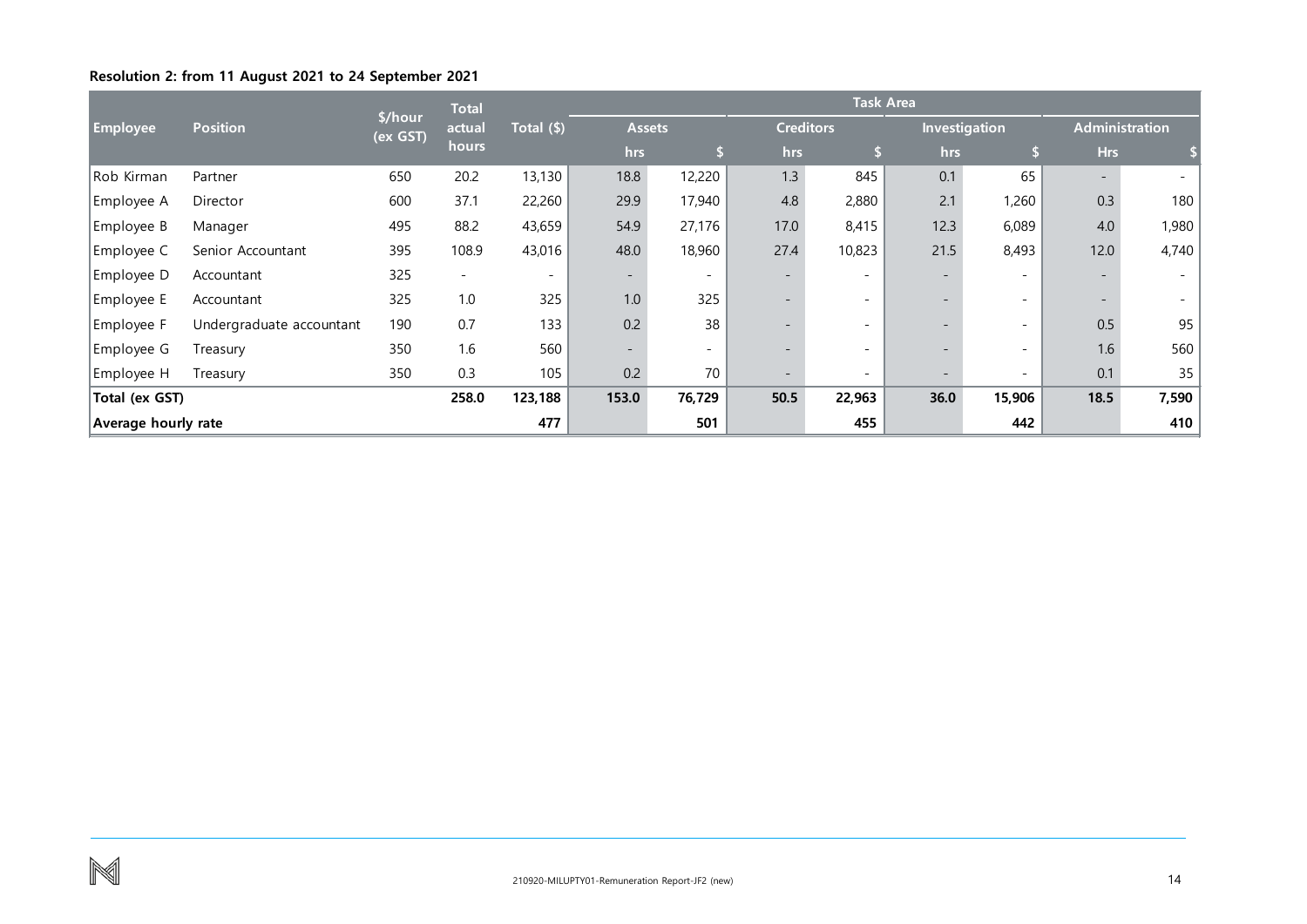# **Schedule C – Disbursement**

# **Costs paid to third parties**

Costs paid to third parties are recovered at cost. Creditors are not required to approve these types of costs, but details are provided to account to creditors, including the basis of charging for these types of costs. Creditors are entitled to question the incurring of the costs and can challenge the costs in Court.

The following costs have been paid by McGrathNicol to third parties and relate to this appointment. These amounts will be reimbursed to McGrathNicol at cost from the Liquidation bank account:

| Costs paid to third parties for the period 26 May 2021 to 31 August 2021 | Amount (\$)<br>(GST exclusive) |
|--------------------------------------------------------------------------|--------------------------------|
| Searches (primarily Landgate)                                            | \$1,472.82                     |
| Staff vehicle use (\$0.72 per km)**                                      | \$205,92                       |
| Document storage                                                         | \$4.19                         |
| Total                                                                    | \$1,682.93                     |

\* Payable when partners or staff are required for business purposes to stay away from their usual place of residence overnight.

\*\* These rates are deemed reasonable by the Australian Taxation Office.

\*\*\* This levy is charged by ASIC and is based on the number of notifiable events in a financial year directly related to this liquidation. Notifiable events include notices published on ASIC's published notices website and some documents lodged with ASIC.

Future costs provided by McGrathNicol will be charged to the external administration on the following basis:

| Cost type                                     | Rate<br>(GST exclusive)     |
|-----------------------------------------------|-----------------------------|
| Postage                                       | At cost                     |
| Stationery and other incidental disbursements | At cost                     |
| Conference call phone charges                 | At cost                     |
| Searches                                      | At cost                     |
| Advertising                                   | At cost                     |
| Courier                                       | At cost                     |
| Staff per diem travel allowance*              | \$89.00 per day**           |
| Staff vehicle use                             | \$0.72 per km <sup>**</sup> |
| ASIC user pays levy***                        | At cost                     |

\* Payable when partners or staff are required for business purposes to stay away from their usual place of residence overnight.

\*\* These rates are deemed reasonable by the Australian Taxation Office.

\*\*\* This levy is charged by ASIC and is based on the number of notifiable events in a financial year directly related to this liquidation. Notifiable events include notices published on ASIC's published notices website and some documents lodged with ASIC.